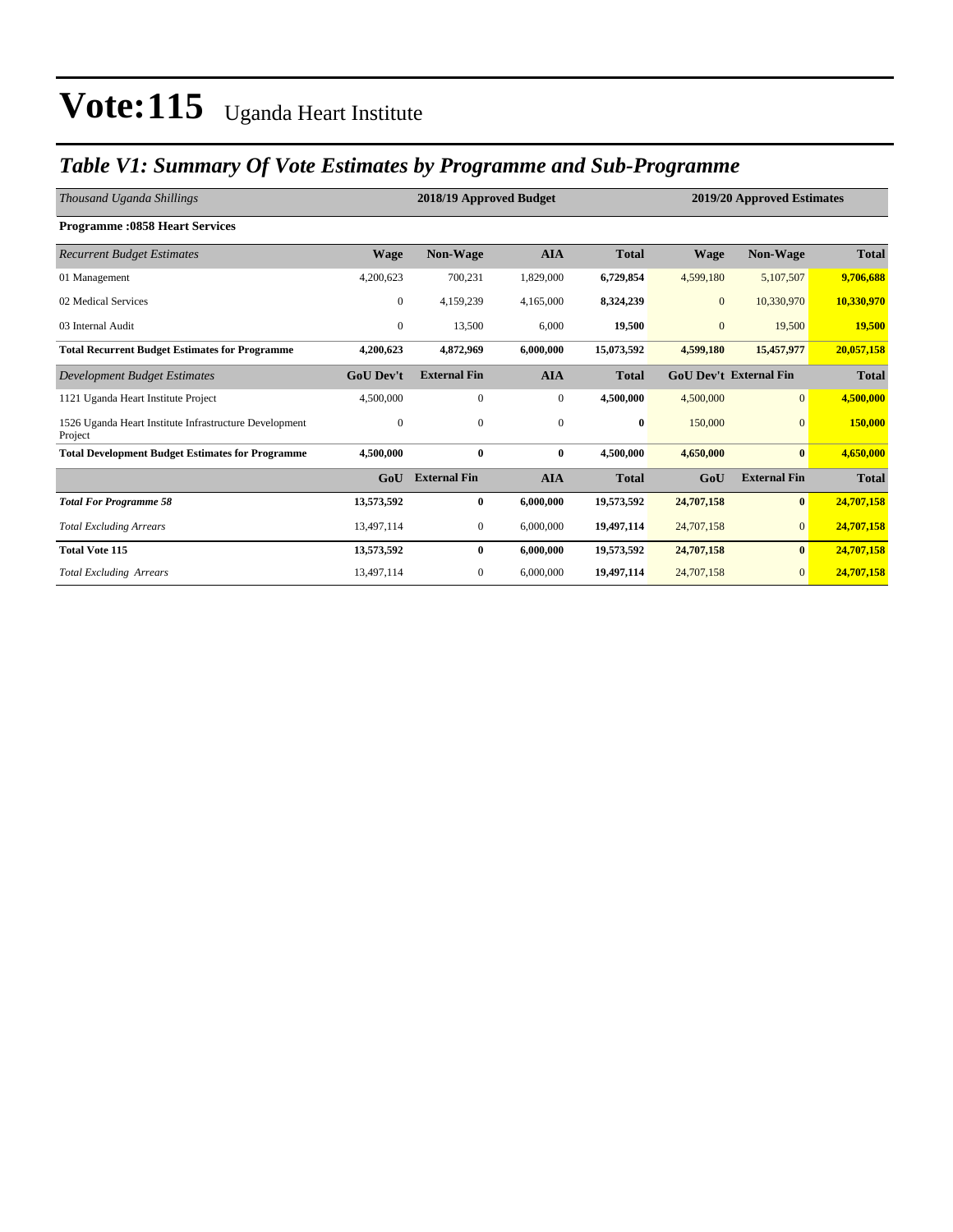### *Table V2: Summary Vote Estimates by Item*

| Thousand Uganda Shillings                                   |           | 2018/19 Approved Budget |           |                  | 2019/20Approved Estimates |                     |              |  |
|-------------------------------------------------------------|-----------|-------------------------|-----------|------------------|---------------------------|---------------------|--------------|--|
|                                                             | GoU       | <b>External Fin</b>     | AIA       | Total            | GoU                       | <b>External Fin</b> | <b>Total</b> |  |
| <b>Employees, Goods and Services (Outputs Provided)</b>     | 8,997,114 | $\bf{0}$                | 6,000,000 | 14,997,114       | 20,057,158                | $\bf{0}$            | 20,057,158   |  |
| 211101 General Staff Salaries                               | 4,200,623 | $\bf{0}$                | $\bf{0}$  | 4,200,623        | 4,599,180                 | $\bf{0}$            | 4,599,180    |  |
| 211102 Contract Staff Salaries                              | $\bf{0}$  | $\bf{0}$                | 800,000   | 800,000          | $\bf{0}$                  | $\bf{0}$            | $\bf{0}$     |  |
| 211103 Allowances (Inc. Casuals, Temporary)                 | 181,000   | $\boldsymbol{0}$        | 348,500   | 529,500          | 1,607,900                 | $\bf{0}$            | 1,607,900    |  |
| 212101 Social Security Contributions                        | $\bf{0}$  | $\bf{0}$                | $\bf{0}$  | $\boldsymbol{0}$ | 80,000                    | $\bf{0}$            | 80,000       |  |
| 212102 Pension for General Civil Service                    | 91,712    | $\bf{0}$                | $\bf{0}$  | 91,712           | 101,671                   | $\bf{0}$            | 101,671      |  |
| 212201 Social Security Contributions                        | $\bf{0}$  | $\bf{0}$                | 80,000    | 80,000           | $\bf{0}$                  | $\bf{0}$            | $\bf{0}$     |  |
| 213001 Medical expenses (To employees)                      | 21,500    | $\bf{0}$                | 16,000    | 37,500           | 100,000                   | $\bf{0}$            | 100,000      |  |
| 213002 Incapacity, death benefits and funeral expenses      | 10,000    | $\boldsymbol{0}$        | 12,500    | 22,500           | 22,500                    | $\bf{0}$            | 22,500       |  |
| 213004 Gratuity Expenses                                    | 283,882   | $\bf{0}$                | $\bf{0}$  | 283,882          | $\bf{0}$                  | $\bf{0}$            | $\bf{0}$     |  |
| 221001 Advertising and Public Relations                     | 70,000    | $\bf{0}$                | 65,000    | 135,000          | 85,960                    | $\bf{0}$            | 85,960       |  |
| 221002 Workshops and Seminars                               | 25,000    | $\bf{0}$                | 25,000    | 50,000           | 127,400                   | $\bf{0}$            | 127,400      |  |
| 221003 Staff Training                                       | 270,000   | $\bf{0}$                | 215,000   | 485,000          | 785,000                   | $\bf{0}$            | 785,000      |  |
| 221004 Recruitment Expenses                                 | 0         | $\boldsymbol{0}$        | 20,000    | 20,000           | 20,000                    | $\bf{0}$            | 20,000       |  |
| 221006 Commissions and related charges                      | 0         | $\bf{0}$                | $\bf{0}$  | 0                | 250,000                   | $\bf{0}$            | 250,000      |  |
| 221007 Books, Periodicals & Newspapers                      | 8,000     | $\bf{0}$                | 10,000    | 18,000           | 18,000                    | $\bf{0}$            | 18,000       |  |
| 221008 Computer supplies and Information Technology<br>(TT) | 10,000    | $\bf{0}$                | 12,500    | 22,500           | 22,500                    | $\bf{0}$            | 22,500       |  |
| 221009 Welfare and Entertainment                            | 95,400    | $\boldsymbol{0}$        | 30,000    | 125,400          | 125,400                   | $\bf{0}$            | 125,400      |  |
| 221010 Special Meals and Drinks                             | 60,000    | $\bf{0}$                | 120,000   | 180,000          | 180,000                   | $\bf{0}$            | 180,000      |  |
| 221011 Printing, Stationery, Photocopying and Binding       | 46,500    | $\bf{0}$                | 61,000    | 107,500          | 102,500                   | $\bf{0}$            | 102,500      |  |
| 221012 Small Office Equipment                               | 5,500     | $\bf{0}$                | 10,000    | 15,500           | 15,500                    | $\bf{0}$            | 15,500       |  |
| 221014 Bank Charges and other Bank related costs            | 0         | $\bf{0}$                | 5,000     | 5,000            | 5,000                     | $\bf{0}$            | 5,000        |  |
| 221016 IFMS Recurrent costs                                 | 22,000    | $\bf{0}$                | 25,000    | 47,000           | 47,000                    | $\bf{0}$            | 47,000       |  |
| 222001 Telecommunications                                   | 100,000   | $\bf{0}$                | 85,000    | 185,000          | 185,000                   | $\bf{0}$            | 185,000      |  |
| 222002 Postage and Courier                                  | 0         | $\boldsymbol{0}$        | 10,000    | 10,000           | 10,000                    | $\bf{0}$            | 10,000       |  |
| 223004 Guard and Security services                          | 0         | $\bf{0}$                | 10,000    | 10,000           | 10,000                    | $\bf{0}$            | 10,000       |  |
| 223005 Electricity                                          | 120,000   | $\bf{0}$                | 60,000    | 180,000          | 231,984                   | $\bf{0}$            | 231,984      |  |
| 223006 Water                                                | 85,000    | $\bf{0}$                | 30,000    | 115,000          | 115,000                   | $\bf{0}$            | 115,000      |  |
| 223007 Other Utilities- (fuel, gas, firewood, charcoal)     | 10,000    | 0                       | 10,000    | 20,000           | 20,000                    | $\bf{0}$            | 20,000       |  |
| 224001 Medical Supplies                                     | 553,770   | $\boldsymbol{0}$        | 2,105,000 | 2,658,770        | 5,658,770                 | $\bf{0}$            | 5,658,770    |  |
| 224004 Cleaning and Sanitation                              | 94,400    | $\boldsymbol{0}$        | 25,000    | 119,400          | 129,400                   | $\bf{0}$            | 129,400      |  |
| 224005 Uniforms, Beddings and Protective Gear               | 40,000    | 0                       | $\bf{0}$  | 40,000           | 40,000                    | $\bf{0}$            | 40,000       |  |
| 225001 Consultancy Services- Short term                     | 1,684,990 | $\boldsymbol{0}$        | 1,300,000 | 2,984,990        | 3,262,400                 | $\bf{0}$            | 3,262,400    |  |
| 225002 Consultancy Services-Long-term                       | 0         | $\boldsymbol{0}$        | $\bf{0}$  | 0                | 25,800                    | $\bf{0}$            | 25,800       |  |
| 226001 Insurances                                           | 50,000    | $\boldsymbol{0}$        | $\bf{0}$  | 50,000           | 365,000                   | $\bf{0}$            | 365,000      |  |
| 227001 Travel inland                                        | 37,900    | $\boldsymbol{0}$        | 19,500    | 57,400           | 389,765                   | $\bf{0}$            | 389,765      |  |
| 227002 Travel abroad                                        | 15,000    | $\boldsymbol{0}$        | 165,000   | 180,000          | 159,400                   | $\bf{0}$            | 159,400      |  |
| 227003 Carriage, Haulage, Freight and transport hire        | 4,000     | $\boldsymbol{0}$        | 5,000     | 9,000            | 9,000                     | $\bf{0}$            | 9,000        |  |
| 227004 Fuel, Lubricants and Oils                            | 115,937   | $\boldsymbol{0}$        | 190,000   | 305,937          | 285,127                   | $\bf{0}$            | 285,127      |  |
| 228001 Maintenance - Civil                                  | 15,000    | $\boldsymbol{0}$        | 15,000    | 30,000           | 30,000                    | $\bf{0}$            | 30,000       |  |
| 228002 Maintenance - Vehicles                               | 30,000    | $\boldsymbol{0}$        | 15,000    | 45,000           | 95,000                    | $\bf{0}$            | 95,000       |  |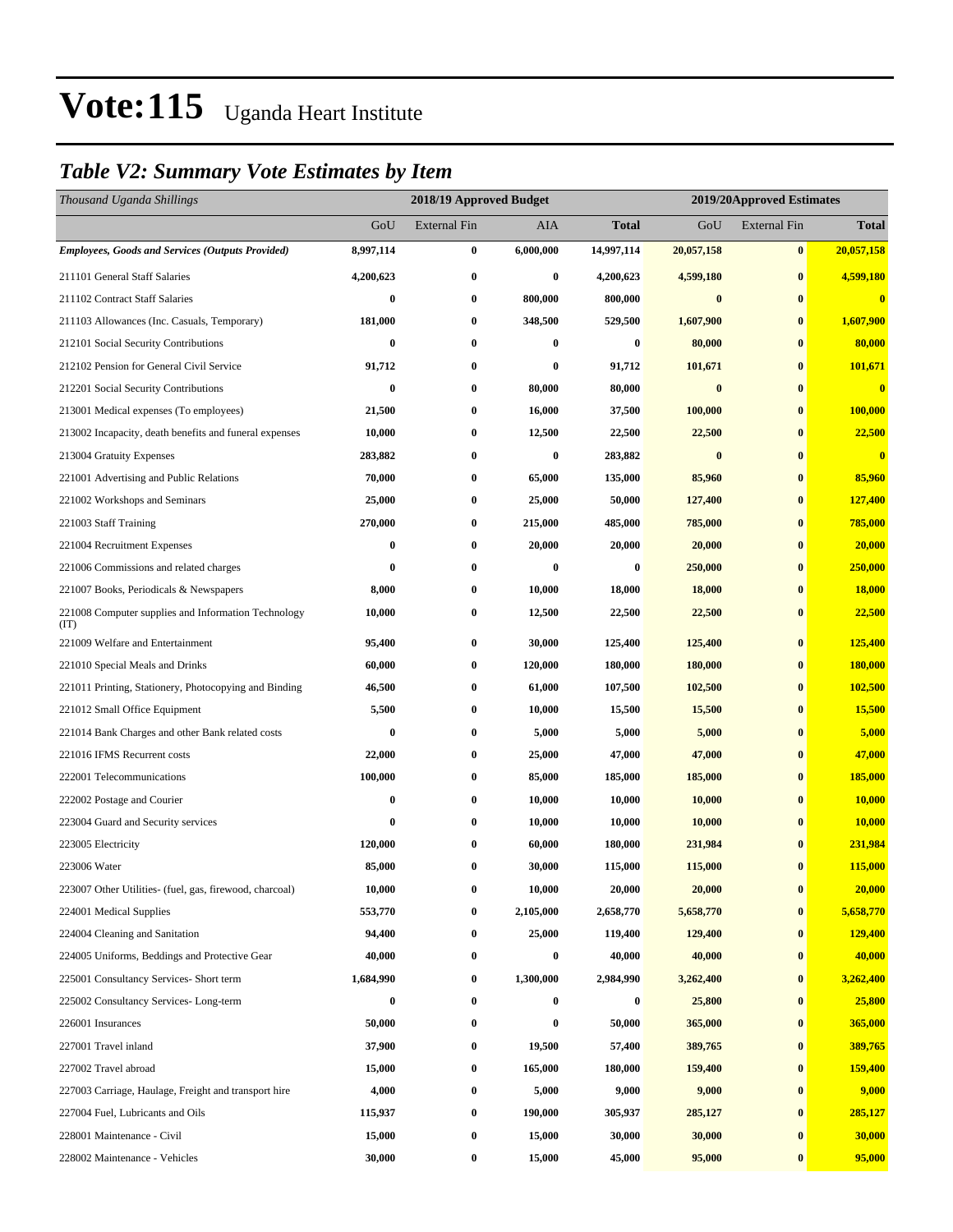| 228003 Maintenance – Machinery, Equipment &                        | 635,000    | $\bf{0}$     | 90,000       | 725,000    | 725,000      | $\bf{0}$       | 725,000    |
|--------------------------------------------------------------------|------------|--------------|--------------|------------|--------------|----------------|------------|
| Furniture                                                          |            |              |              |            |              |                |            |
| 228004 Maintenance – Other                                         | 5,000      | $\bf{0}$     | 10,000       | 15,000     | 15,000       | $\bf{0}$       | 15,000     |
| <b>Investment</b> (Capital Purchases)                              | 4,500,000  | $\bf{0}$     | $\bf{0}$     | 4,500,000  | 4,650,000    | $\bf{0}$       | 4,650,000  |
| 281503 Engineering and Design Studies & Plans for<br>capital works | $\bf{0}$   | $\bf{0}$     | $\bf{0}$     | $\bf{0}$   | 150,000      | $\bf{0}$       | 150,000    |
| 312101 Non-Residential Buildings                                   | $\bf{0}$   | $\bf{0}$     | $\bf{0}$     | $\bf{0}$   | 3,500,000    | $\bf{0}$       | 3,500,000  |
| 312202 Machinery and Equipment                                     | 324,800    | $\bf{0}$     | $\bf{0}$     | 324,800    | $\bf{0}$     | $\bf{0}$       | $\bf{0}$   |
| 312203 Furniture & Fixtures                                        | 77,638     | $\bf{0}$     | $\mathbf{0}$ | 77,638     | $\mathbf{0}$ | $\mathbf{0}$   | $\bf{0}$   |
| 312211 Office Equipment                                            | 85,000     | $\bf{0}$     | $\bf{0}$     | 85,000     | 60,000       | $\bf{0}$       | 60,000     |
| 312212 Medical Equipment                                           | 3,834,562  | $\bf{0}$     | $\mathbf{0}$ | 3,834,562  | 940,000      | $\mathbf{0}$   | 940,000    |
| 312214 Laboratory Equipments                                       | 178,000    | $\bf{0}$     | $\bf{0}$     | 178,000    | $\bf{0}$     | $\bf{0}$       | $\bf{0}$   |
| <b>Arrears</b>                                                     | 76,479     | $\bf{0}$     | $\bf{0}$     | 76,479     | $\bf{0}$     | $\mathbf{0}$   | $\bf{0}$   |
| 321605 Domestic arrears (Budgeting)                                | 76,479     | $\bf{0}$     | $\bf{0}$     | 76,479     | $\bf{0}$     | $\bf{0}$       | $\bf{0}$   |
| <b>Grand Total Vote 115</b>                                        | 13,573,592 | $\bf{0}$     | 6,000,000    | 19,573,592 | 24,707,158   | $\bf{0}$       | 24,707,158 |
| <b>Total Excluding Arrears</b>                                     | 13,497,114 | $\mathbf{0}$ | 6,000,000    | 19,497,114 | 24,707,158   | $\overline{0}$ | 24,707,158 |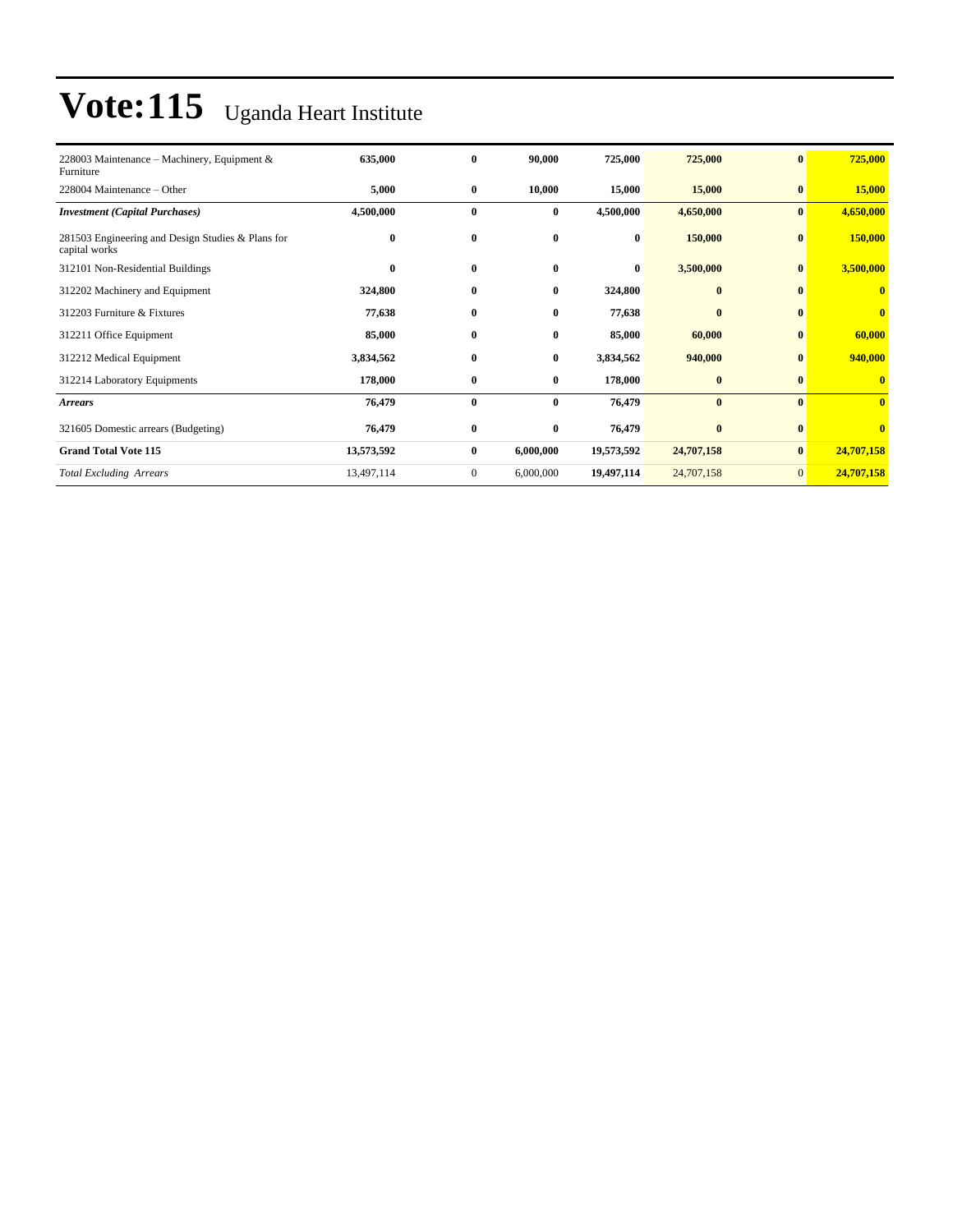### *Table V3: Detailed Estimates by Programme, Sub Programme, Output and Item*

#### *Programme :0858 Heart Services*

*Recurrent Budget Estimates*

#### **SubProgramme 01 Management**

| Thousand Uganda Shillings                                |                  | 2018/19 Approved Budget |                  |              | 2019/20 Approved Estimates |              |              |
|----------------------------------------------------------|------------------|-------------------------|------------------|--------------|----------------------------|--------------|--------------|
| <b>Outputs Provided</b>                                  | Wage             | Non Wage                | <b>AIA</b>       | <b>Total</b> | Wage                       | Non Wage     | <b>Total</b> |
| <b>Output 085804 Heart Institute Support Services</b>    |                  |                         |                  |              |                            |              |              |
| 211101 General Staff Salaries                            | 4,200,623        | $\boldsymbol{0}$        | $\boldsymbol{0}$ | 4,200,623    | $\mathbf{0}$               | $\mathbf{0}$ | $\bf{0}$     |
| 211102 Contract Staff Salaries                           | $\boldsymbol{0}$ | $\boldsymbol{0}$        | 800,000          | 800,000      | $\boldsymbol{0}$           | $\mathbf{0}$ | $\bf{0}$     |
| 211103 Allowances (Inc. Casuals, Temporary)              | $\boldsymbol{0}$ | 10,000                  | 126,500          | 136,500      | $\mathbf{0}$               | 136,500      | 136,500      |
| 212102 Pension for General Civil Service                 | $\boldsymbol{0}$ | 91,712                  | $\boldsymbol{0}$ | 91,712       | $\boldsymbol{0}$           | $\mathbf{0}$ | $\bf{0}$     |
| 212201 Social Security Contributions                     | $\boldsymbol{0}$ | $\boldsymbol{0}$        | 80,000           | 80,000       | $\boldsymbol{0}$           | $\mathbf{0}$ | $\mathbf{0}$ |
| 213001 Medical expenses (To employees)                   | $\boldsymbol{0}$ | 20,000                  | 15,000           | 35,000       | $\mathbf{0}$               | $\mathbf{0}$ | $\bf{0}$     |
| 213002 Incapacity, death benefits and funeral expenses   | $\boldsymbol{0}$ | 10,000                  | 12,500           | 22,500       | $\boldsymbol{0}$           | $\mathbf{0}$ | $\bf{0}$     |
| 213004 Gratuity Expenses                                 | $\boldsymbol{0}$ | 283,882                 | $\boldsymbol{0}$ | 283,882      | $\boldsymbol{0}$           | $\mathbf{0}$ | $\bf{0}$     |
| 221001 Advertising and Public Relations                  | $\boldsymbol{0}$ | $\boldsymbol{0}$        | 25,000           | 25,000       | $\boldsymbol{0}$           | 55,000       | 55,000       |
| 221002 Workshops and Seminars                            | $\boldsymbol{0}$ | 15,000                  | 25,000           | 40,000       | $\boldsymbol{0}$           | $\mathbf{0}$ | $\mathbf{0}$ |
| 221003 Staff Training                                    | $\boldsymbol{0}$ | 20,000                  | 95,000           | 115,000      | $\mathbf{0}$               | $\mathbf{0}$ | $\bf{0}$     |
| 221004 Recruitment Expenses                              | $\overline{0}$   | $\boldsymbol{0}$        | 20,000           | 20,000       | $\boldsymbol{0}$           | $\mathbf{0}$ | $\bf{0}$     |
| 221006 Commissions and related charges                   | $\boldsymbol{0}$ | $\overline{0}$          | $\overline{0}$   | $\mathbf{0}$ | $\mathbf{0}$               | 250,000      | 250,000      |
| 221007 Books, Periodicals & Newspapers                   | $\boldsymbol{0}$ | 8,000                   | 10,000           | 18,000       | $\boldsymbol{0}$           | 18,000       | 18,000       |
| 221008 Computer supplies and Information Technology (IT) | $\boldsymbol{0}$ | 10,000                  | 12,500           | 22,500       | $\boldsymbol{0}$           | 22,500       | 22,500       |
| 221009 Welfare and Entertainment                         | $\boldsymbol{0}$ | 20,400                  | 20,000           | 40,400       | $\boldsymbol{0}$           | $\mathbf{0}$ | $\mathbf{0}$ |
| 221010 Special Meals and Drinks                          | $\boldsymbol{0}$ | $\boldsymbol{0}$        | 20,000           | 20,000       | $\boldsymbol{0}$           | 20,000       | 20,000       |
| 221011 Printing, Stationery, Photocopying and Binding    | $\boldsymbol{0}$ | 20,000                  | 30,000           | 50,000       | $\boldsymbol{0}$           | 100,000      | 100,000      |
| 221012 Small Office Equipment                            | $\boldsymbol{0}$ | 5,500                   | 10,000           | 15,500       | $\boldsymbol{0}$           | 15,500       | 15,500       |
| 221014 Bank Charges and other Bank related costs         | $\boldsymbol{0}$ | $\boldsymbol{0}$        | 5,000            | 5,000        | $\boldsymbol{0}$           | 5,000        | 5,000        |
| 221016 IFMS Recurrent costs                              | $\boldsymbol{0}$ | 22,000                  | 25,000           | 47,000       | $\boldsymbol{0}$           | 47,000       | 47,000       |
| 222001 Telecommunications                                | $\boldsymbol{0}$ | 10,000                  | 85,000           | 95,000       | $\boldsymbol{0}$           | 185,000      | 185,000      |
| 222002 Postage and Courier                               | $\boldsymbol{0}$ | $\boldsymbol{0}$        | 10,000           | 10,000       | $\mathbf{0}$               | 10,000       | 10,000       |
| 223004 Guard and Security services                       | $\boldsymbol{0}$ | $\boldsymbol{0}$        | 10,000           | 10,000       | $\boldsymbol{0}$           | 10,000       | 10,000       |
| 223005 Electricity                                       | $\boldsymbol{0}$ | 20,000                  | 60,000           | 80,000       | $\boldsymbol{0}$           | 231,984      | 231,984      |
| 223006 Water                                             | $\boldsymbol{0}$ | 5,000                   | 30,000           | 35,000       | $\boldsymbol{0}$           | 115,000      | 115,000      |
| 223007 Other Utilities- (fuel, gas, firewood, charcoal)  | $\boldsymbol{0}$ | $\boldsymbol{0}$        | 10,000           | 10,000       | $\boldsymbol{0}$           | 20,000       | 20,000       |
| 224004 Cleaning and Sanitation                           | 0                | 20,000                  | 25,000           | 45,000       | $\boldsymbol{0}$           | 129,400      | 129,400      |
| 224005 Uniforms, Beddings and Protective Gear            | $\overline{0}$   | $\boldsymbol{0}$        | $\boldsymbol{0}$ | $\bf{0}$     | $\boldsymbol{0}$           | 40,000       | 40,000       |
| 226001 Insurances                                        | $\boldsymbol{0}$ | $\boldsymbol{0}$        | $\boldsymbol{0}$ | $\bf{0}$     | $\boldsymbol{0}$           | 365,000      | 365,000      |
| 227001 Travel inland                                     | $\boldsymbol{0}$ | 5,000                   | 17,500           | 22,500       | $\boldsymbol{0}$           | 269,025      | 269,025      |
| 227002 Travel abroad                                     | $\boldsymbol{0}$ | 15,000                  | 65,000           | 80,000       | $\mathbf{0}$               | 159,400      | 159,400      |
| 227003 Carriage, Haulage, Freight and transport hire     | $\boldsymbol{0}$ | 4,000                   | 5,000            | 9,000        | $\boldsymbol{0}$           | 9,000        | 9,000        |
| 227004 Fuel, Lubricants and Oils                         | $\boldsymbol{0}$ | 4,737                   | 110,000          | 114,737      | $\boldsymbol{0}$           | 227,127      | 227,127      |
| 228001 Maintenance - Civil                               | $\boldsymbol{0}$ | 15,000                  | 15,000           | 30,000       | $\boldsymbol{0}$           | 30,000       | 30,000       |
| 228002 Maintenance - Vehicles                            | $\boldsymbol{0}$ | 20,000                  | 15,000           | 35,000       | $\mathbf{0}$               | 95,000       | 95,000       |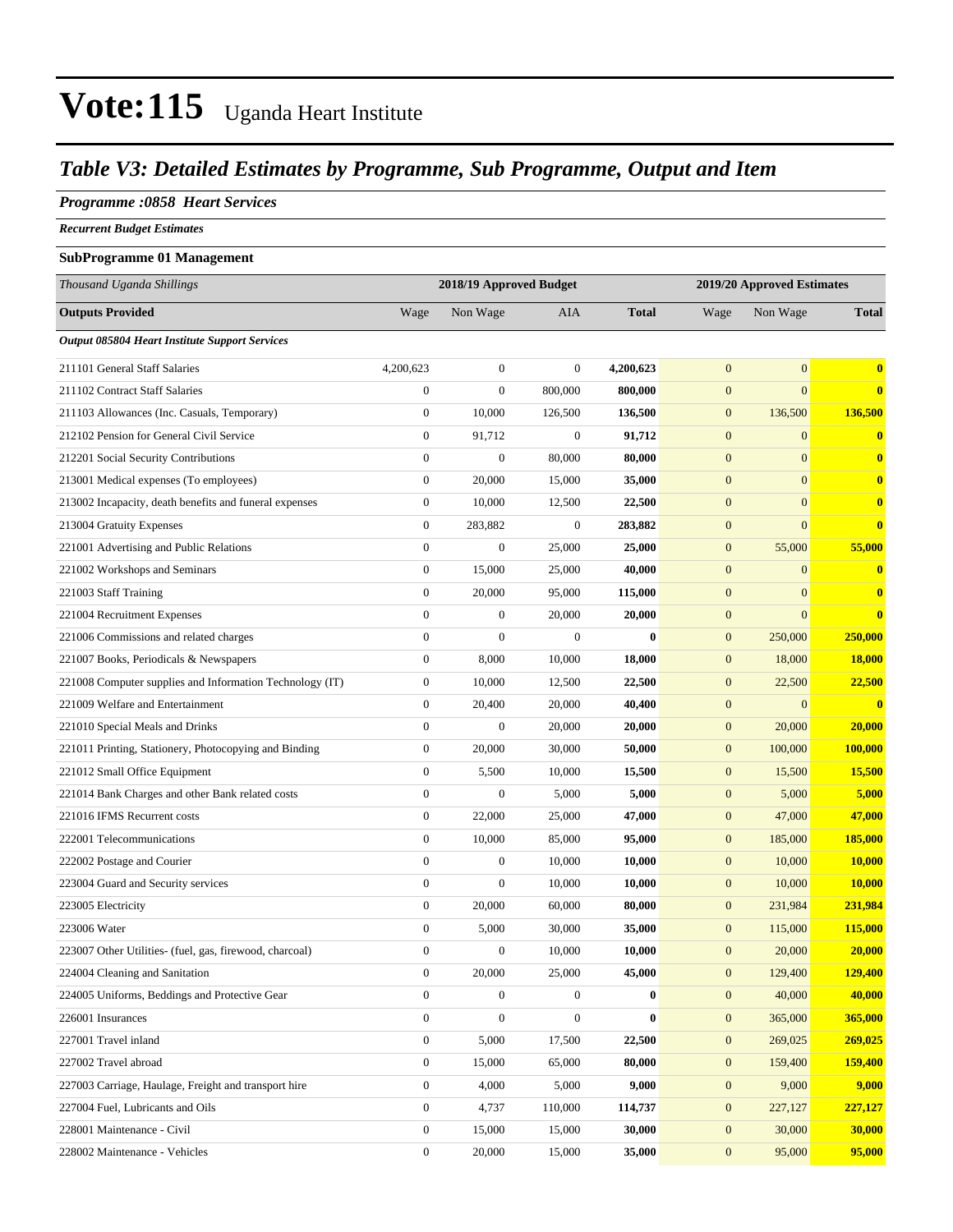| 228003 Maintenance - Machinery, Equipment & Furniture                           | $\mathbf{0}$          | 40,000                  | 30,000                               | 70,000                     | $\mathbf{0}$          | 725,000                      | 725,000      |
|---------------------------------------------------------------------------------|-----------------------|-------------------------|--------------------------------------|----------------------------|-----------------------|------------------------------|--------------|
| 228004 Maintenance - Other                                                      | $\mathbf{0}$          | 5,000                   | 10,000                               | 15,000                     | $\mathbf{0}$          | 15,000                       | 15,000       |
| <b>Total Cost of Output 04</b>                                                  | 4,200,623             | 700,231                 | 1,829,000                            | 6,729,854                  | 0                     | 3,305,436                    | 3,305,436    |
| <b>Output 085819 Human Resource Management Services</b>                         |                       |                         |                                      |                            |                       |                              |              |
|                                                                                 |                       |                         |                                      |                            |                       |                              |              |
| 211101 General Staff Salaries                                                   | $\mathbf{0}$          | $\boldsymbol{0}$        | $\boldsymbol{0}$                     | $\bf{0}$                   | 4,599,180             | $\Omega$                     | 4,599,180    |
| 211103 Allowances (Inc. Casuals, Temporary)                                     | $\mathbf{0}$          | $\boldsymbol{0}$        | $\overline{0}$                       | $\bf{0}$                   | $\boldsymbol{0}$      | 1,100,000                    | 1,100,000    |
| 212101 Social Security Contributions                                            | $\mathbf{0}$          | $\boldsymbol{0}$        | $\boldsymbol{0}$                     | $\bf{0}$                   | $\mathbf{0}$          | 80,000                       | 80,000       |
| 212102 Pension for General Civil Service                                        | $\mathbf{0}$          | $\boldsymbol{0}$        | $\boldsymbol{0}$                     | $\bf{0}$                   | $\mathbf{0}$          | 101,671                      | 101,671      |
| 213001 Medical expenses (To employees)                                          | $\mathbf{0}$          | $\boldsymbol{0}$        | $\mathbf{0}$                         | $\bf{0}$                   | $\mathbf{0}$          | 97,500                       | 97.500       |
| 213002 Incapacity, death benefits and funeral expenses                          | $\mathbf{0}$          | $\boldsymbol{0}$        | $\boldsymbol{0}$                     | $\bf{0}$                   | $\mathbf{0}$          | 22,500                       | 22,500       |
| 221002 Workshops and Seminars                                                   | $\mathbf{0}$          | $\boldsymbol{0}$        | $\overline{0}$                       | $\bf{0}$                   | $\mathbf{0}$          | 40,000                       | 40,000       |
| 221003 Staff Training                                                           | $\mathbf{0}$          | $\boldsymbol{0}$        | $\boldsymbol{0}$                     | $\bf{0}$                   | $\mathbf{0}$          | 215,000                      | 215,000      |
| 221004 Recruitment Expenses                                                     | $\mathbf{0}$          | $\boldsymbol{0}$        | $\boldsymbol{0}$                     | $\bf{0}$                   | $\mathbf{0}$          | 20,000                       | 20,000       |
| 221009 Welfare and Entertainment                                                | $\mathbf{0}$          | $\boldsymbol{0}$        | $\mathbf{0}$                         | $\bf{0}$                   | $\boldsymbol{0}$      | 125,400                      | 125,400      |
| <b>Total Cost of Output 19</b>                                                  | 0                     | 0                       | 0                                    | 0                          | 4,599,180             | 1,802,071                    | 6,401,251    |
| <b>Total Cost Of Outputs Provided</b>                                           | 4,200,623             | 700,231                 | 1,829,000                            | 6,729,854                  | 4,599,180             | 5,107,507                    | 9,706,688    |
| <b>Total Cost for SubProgramme 01</b>                                           | 4,200,623             | 700,231                 | 1,829,000                            | 6,729,854                  | 4,599,180             | 5,107,507                    | 9,706,688    |
| <b>Total Excluding Arrears</b>                                                  | 4,200,623             | 700,231                 | 1,829,000                            | 6,729,854                  | 4,599,180             | 5,107,507                    | 9,706,688    |
| <b>SubProgramme 02 Medical Services</b>                                         |                       |                         |                                      |                            |                       |                              |              |
| Thousand Uganda Shillings                                                       |                       | 2018/19 Approved Budget |                                      | 2019/20 Approved Estimates |                       |                              |              |
| <b>Outputs Provided</b>                                                         | Wage                  | Non Wage                | AIA                                  | <b>Total</b>               | Wage                  | Non Wage                     | <b>Total</b> |
| Output 085801 Heart Research                                                    |                       |                         |                                      |                            |                       |                              |              |
| 211103 Allowances (Inc. Casuals, Temporary)                                     | $\mathbf{0}$          | 6,000                   | 30,000                               | 36,000                     | $\mathbf{0}$          | 14,400                       | 14,400       |
| 221002 Workshops and Seminars                                                   | $\mathbf{0}$          | 10,000                  | $\mathbf{0}$                         | 10,000                     | $\mathbf{0}$          | 37,400                       | 37,400       |
| 221003 Staff Training                                                           | $\mathbf{0}$          | $\boldsymbol{0}$        | 20,000                               | 20,000                     | $\boldsymbol{0}$      | $\mathbf{0}$                 | $\mathbf{0}$ |
| 221011 Printing, Stationery, Photocopying and Binding                           | $\boldsymbol{0}$      | 5,000                   | 10,000                               | 15,000                     | $\mathbf{0}$          | $\mathbf{0}$                 | $\mathbf{0}$ |
| 225001 Consultancy Services- Short term                                         | $\boldsymbol{0}$      | 13,760                  | $\boldsymbol{0}$                     | 13,760                     | $\mathbf{0}$          | 62,400                       | 62,400       |
| 225002 Consultancy Services-Long-term                                           | $\mathbf{0}$          | $\boldsymbol{0}$        | $\boldsymbol{0}$                     | $\bf{0}$                   | $\mathbf{0}$          | 25,800                       | 25,800       |
| 227001 Travel inland                                                            | $\mathbf{0}$          | $\boldsymbol{0}$        | $\mathbf{0}$                         | $\mathbf{0}$               | $\mathbf{0}$          | 16,800                       | 16,800       |
| <b>Total Cost of Output 01</b>                                                  | $\boldsymbol{\theta}$ | 34,760                  | 60,000                               | 94,760                     | $\boldsymbol{\theta}$ | 156,800                      | 156,800      |
| <b>Output 085802 Heart Care Services</b>                                        |                       |                         |                                      |                            |                       |                              |              |
| 211103 Allowances (Inc. Casuals, Temporary)                                     | $\boldsymbol{0}$      | 150,000                 | 150,000                              | 300,000                    | $\mathbf{0}$          | 300,000                      | 300,000      |
| 221001 Advertising and Public Relations                                         | $\boldsymbol{0}$      | 60,000                  | $\boldsymbol{0}$                     | 60,000                     | $\boldsymbol{0}$      | $\boldsymbol{0}$             | $\mathbf{0}$ |
| 221003 Staff Training                                                           | $\boldsymbol{0}$      | 250,000                 | 100,000                              | 350,000                    | $\boldsymbol{0}$      | $\mathbf{0}$                 | $\mathbf{0}$ |
| 221009 Welfare and Entertainment                                                | $\boldsymbol{0}$      | 75,000                  | 10,000                               | 85,000                     | $\boldsymbol{0}$      | $\mathbf{0}$                 | $\bf{0}$     |
| 221010 Special Meals and Drinks                                                 | $\boldsymbol{0}$      | 60,000                  | 100,000                              | 160,000                    | $\boldsymbol{0}$      | 160,000                      | 160,000      |
| 221011 Printing, Stationery, Photocopying and Binding                           | $\boldsymbol{0}$      | 20,000                  | 20,000                               | 40,000                     | $\boldsymbol{0}$      | $\boldsymbol{0}$             | $\mathbf{0}$ |
| 222001 Telecommunications                                                       | $\boldsymbol{0}$      | 90,000                  | $\boldsymbol{0}$                     | 90,000                     | $\boldsymbol{0}$      | $\mathbf{0}$                 | $\bf{0}$     |
| 223005 Electricity                                                              | $\boldsymbol{0}$      | 100,000                 | $\boldsymbol{0}$                     | 100,000                    | $\boldsymbol{0}$      | $\mathbf{0}$                 | $\bf{0}$     |
| 223006 Water                                                                    | $\boldsymbol{0}$      | 80,000                  | $\boldsymbol{0}$                     | 80,000                     | $\boldsymbol{0}$      | $\mathbf{0}$                 | $\bf{0}$     |
| 223007 Other Utilities- (fuel, gas, firewood, charcoal)                         | $\boldsymbol{0}$      | 10,000                  | $\boldsymbol{0}$                     | 10,000                     | $\boldsymbol{0}$      | $\mathbf{0}$                 | $\bf{0}$     |
| 224001 Medical Supplies                                                         | $\boldsymbol{0}$      | 553,770                 | 2,105,000                            | 2,658,770                  | $\boldsymbol{0}$      | 5,658,770                    | 5,658,770    |
|                                                                                 | $\boldsymbol{0}$      |                         |                                      |                            | $\boldsymbol{0}$      |                              |              |
| 224004 Cleaning and Sanitation<br>224005 Uniforms, Beddings and Protective Gear | $\boldsymbol{0}$      | 74,400                  | $\boldsymbol{0}$<br>$\boldsymbol{0}$ | 74,400                     |                       | $\mathbf{0}$<br>$\mathbf{0}$ | $\mathbf{0}$ |
|                                                                                 |                       | 40,000                  |                                      | 40,000                     | $\boldsymbol{0}$      |                              | $\mathbf{0}$ |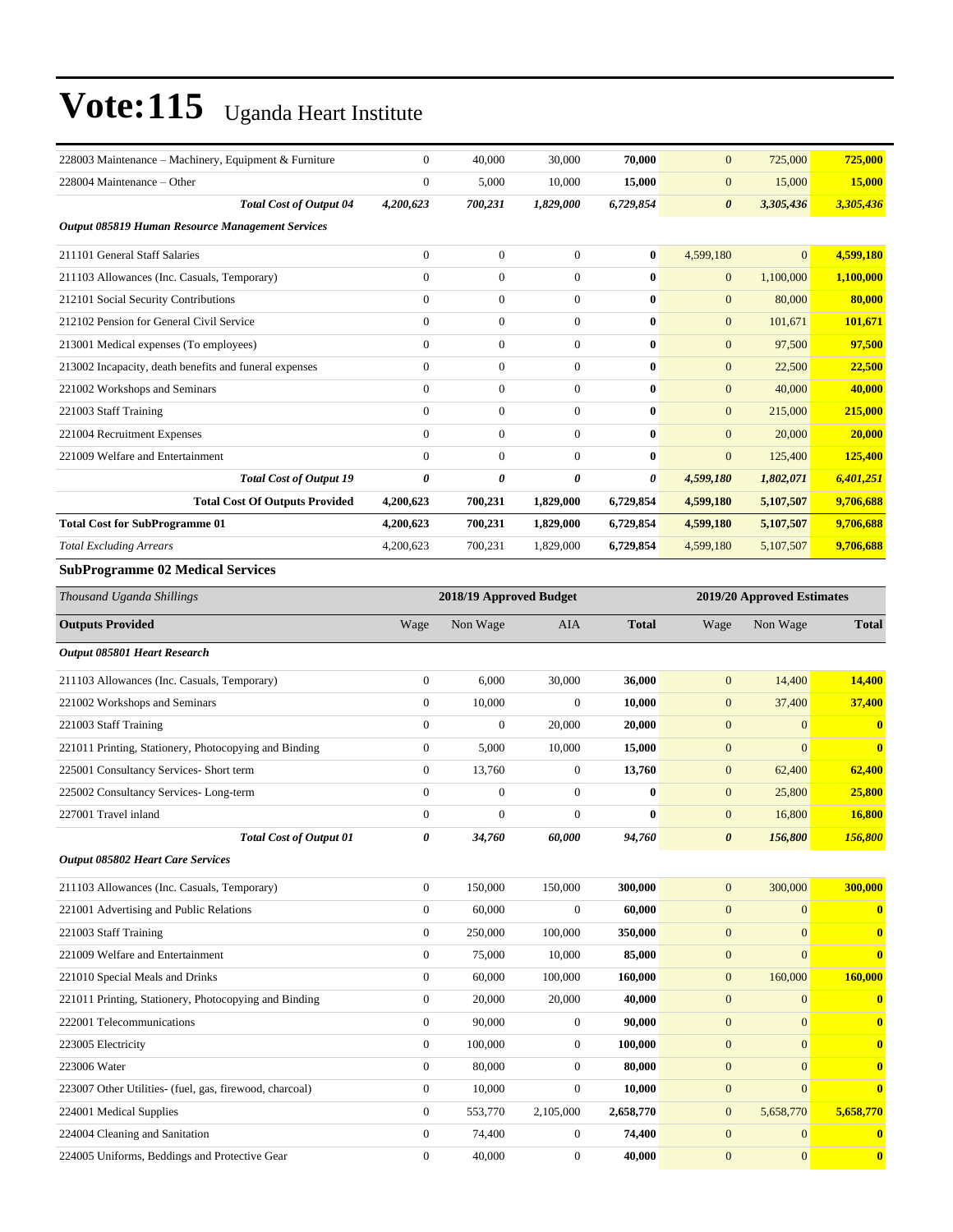| 225001 Consultancy Services- Short term                                                         | $\mathbf{0}$                         | 1,671,230               | 1,300,000             | 2,971,230             | $\mathbf{0}$                 | $\mathbf{0}$               | $\bf{0}$              |
|-------------------------------------------------------------------------------------------------|--------------------------------------|-------------------------|-----------------------|-----------------------|------------------------------|----------------------------|-----------------------|
| 226001 Insurances                                                                               | $\overline{0}$                       | 50,000                  | $\boldsymbol{0}$      | 50,000                | $\boldsymbol{0}$             | $\Omega$                   | $\mathbf{0}$          |
| 227001 Travel inland                                                                            | $\boldsymbol{0}$                     | 27,400                  | $\theta$              | 27,400                | $\boldsymbol{0}$             | 27,400                     | 27,400                |
| 227002 Travel abroad                                                                            | $\boldsymbol{0}$                     | $\mathbf{0}$            | 70,000                | 70,000                | $\mathbf{0}$                 | $\mathbf{0}$               |                       |
| 227004 Fuel, Lubricants and Oils                                                                | $\boldsymbol{0}$                     | 93,200                  | 40,000                | 133,200               | $\boldsymbol{0}$             | $\mathbf{0}$               | $\bf{0}$              |
| 228003 Maintenance - Machinery, Equipment & Furniture                                           | $\boldsymbol{0}$                     | 595,000                 | 60,000                | 655,000               | $\mathbf{0}$                 | $\mathbf{0}$               | $\bf{0}$              |
| <b>Total Cost of Output 02</b>                                                                  | 0                                    | 4,000,000               | 3,955,000             | 7,955,000             | $\boldsymbol{\theta}$        | 6,146,170                  | 6,146,170             |
| <b>Output 085803 Heart Outreach Services</b>                                                    |                                      |                         |                       |                       |                              |                            |                       |
| 211103 Allowances (Inc. Casuals, Temporary)                                                     | $\boldsymbol{0}$                     | 10,000                  | 40,000                | 50,000                | $\mathbf{0}$                 | 50,000                     | 50,000                |
| 221001 Advertising and Public Relations                                                         | $\boldsymbol{0}$                     | 10,000                  | 40,000                | 50,000                | $\mathbf{0}$                 | 30,960                     | 30,960                |
| 227001 Travel inland                                                                            | $\overline{0}$                       | $\mathbf{0}$            | $\theta$              | $\bf{0}$              | $\mathbf{0}$                 | 69,040                     | 69,040                |
| 227002 Travel abroad                                                                            | $\mathbf{0}$                         | $\theta$                | 30,000                | 30,000                | $\mathbf{0}$                 | $\Omega$                   | $\mathbf{0}$          |
| 227004 Fuel, Lubricants and Oils                                                                | $\boldsymbol{0}$                     | 18,000                  | 40,000                | 58,000                | $\mathbf{0}$                 | 58,000                     | 58,000                |
| 228002 Maintenance - Vehicles                                                                   | $\boldsymbol{0}$                     | 10,000                  | $\mathbf{0}$          | 10,000                | $\boldsymbol{0}$             | $\mathbf{0}$               | $\bf{0}$              |
| <b>Total Cost of Output 03</b>                                                                  | 0                                    | 48,000                  | 150,000               | 198,000               | $\boldsymbol{\theta}$        | 208,000                    | 208,000               |
| Output 085819 Human Resource Management Services                                                |                                      |                         |                       |                       |                              |                            |                       |
| 221002 Workshops and Seminars                                                                   | $\boldsymbol{0}$                     | $\overline{0}$          | $\boldsymbol{0}$      | $\bf{0}$              | $\mathbf{0}$                 | 50,000                     | 50,000                |
| 221003 Staff Training                                                                           | $\overline{0}$                       | $\theta$                | $\boldsymbol{0}$      | $\bf{0}$              | $\boldsymbol{0}$             | 570,000                    | 570,000               |
| 225001 Consultancy Services- Short term                                                         | $\overline{0}$                       | $\mathbf{0}$            | $\boldsymbol{0}$      | $\bf{0}$              | $\mathbf{0}$                 | 3,200,000                  | 3,200,000             |
| <b>Total Cost of Output 19</b>                                                                  | 0                                    | $\boldsymbol{\theta}$   | $\boldsymbol{\theta}$ | $\boldsymbol{\theta}$ | $\boldsymbol{\theta}$        | 3,820,000                  | 3,820,000             |
| <b>Total Cost Of Outputs Provided</b>                                                           | $\bf{0}$                             | 4,082,760               | 4,165,000             | 8,247,760             | $\bf{0}$                     | 10,330,970                 | 10,330,970            |
| <b>Arrears</b>                                                                                  | Wage                                 | Non Wage                | AIA                   | <b>Total</b>          | Wage                         | Non Wage                   | <b>Total</b>          |
| Output 085899 Arrears                                                                           |                                      |                         |                       |                       |                              |                            |                       |
| 321605 Domestic arrears (Budgeting)                                                             | $\boldsymbol{0}$                     | 76,479                  | $\boldsymbol{0}$      | 76,479                | $\mathbf{0}$                 | $\mathbf{0}$               | $\bf{0}$              |
| <b>Total Cost of Output 99</b>                                                                  | 0                                    | 76,479                  | 0                     | 76,479                | $\boldsymbol{\theta}$        | $\boldsymbol{\theta}$      | $\boldsymbol{\theta}$ |
| <b>Total Cost Of Arrears</b>                                                                    | $\bf{0}$                             | 76,479                  | $\bf{0}$              | 76,479                | $\bf{0}$                     | $\bf{0}$                   | $\bf{0}$              |
| <b>Total Cost for SubProgramme 02</b>                                                           | $\bf{0}$                             |                         |                       |                       |                              |                            |                       |
|                                                                                                 |                                      | 4,159,239               | 4,165,000             | 8,324,239             | $\bf{0}$                     | 10,330,970                 | 10,330,970            |
| <b>Total Excluding Arrears</b>                                                                  | $\boldsymbol{0}$                     | 4,082,760               | 4,165,000             | 8,247,760             | $\mathbf{0}$                 | 10,330,970                 | 10,330,970            |
| <b>SubProgramme 03 Internal Audit</b>                                                           |                                      |                         |                       |                       |                              |                            |                       |
| Thousand Uganda Shillings                                                                       |                                      | 2018/19 Approved Budget |                       |                       |                              | 2019/20 Approved Estimates |                       |
| <b>Outputs Provided</b>                                                                         | Wage                                 | Non Wage                | AIA                   | <b>Total</b>          | Wage                         | Non Wage                   | <b>Total</b>          |
| Output 085804 Heart Institute Support Services                                                  |                                      |                         |                       |                       |                              |                            |                       |
|                                                                                                 |                                      |                         |                       |                       |                              |                            |                       |
| 211103 Allowances (Inc. Casuals, Temporary)                                                     | $\boldsymbol{0}$<br>$\boldsymbol{0}$ | 5,000                   | 2,000                 | 7,000                 | $\boldsymbol{0}$             | 7,000                      | 7,000                 |
| 213001 Medical expenses (To employees)<br>221011 Printing, Stationery, Photocopying and Binding | $\boldsymbol{0}$                     | 1,500<br>1,500          | 1,000<br>1,000        | 2,500<br>2,500        | $\mathbf{0}$<br>$\mathbf{0}$ | 2,500<br>2,500             | 2,500                 |
| 227001 Travel inland                                                                            | $\boldsymbol{0}$                     | 5,500                   | 2,000                 | 7,500                 | $\mathbf{0}$                 | 7,500                      | 2,500<br>7,500        |
| <b>Total Cost of Output 04</b>                                                                  | 0                                    | 13,500                  | 6,000                 | 19,500                | $\boldsymbol{\theta}$        | 19,500                     | 19,500                |
| <b>Total Cost Of Outputs Provided</b>                                                           | $\bf{0}$                             | 13,500                  | 6,000                 | 19,500                | $\bf{0}$                     | 19,500                     | 19,500                |
| <b>Total Cost for SubProgramme 03</b>                                                           | $\bf{0}$                             | 13,500                  | 6,000                 | 19,500                | $\bf{0}$                     | 19,500                     | 19,500                |
| <b>Total Excluding Arrears</b>                                                                  | $\boldsymbol{0}$                     | 13,500                  | 6,000                 | 19,500                | $\mathbf{0}$                 | 19,500                     | 19,500                |

*Thousand Uganda Shillings* **2018/19 Approved Budget 2019/20 Approved Estimates**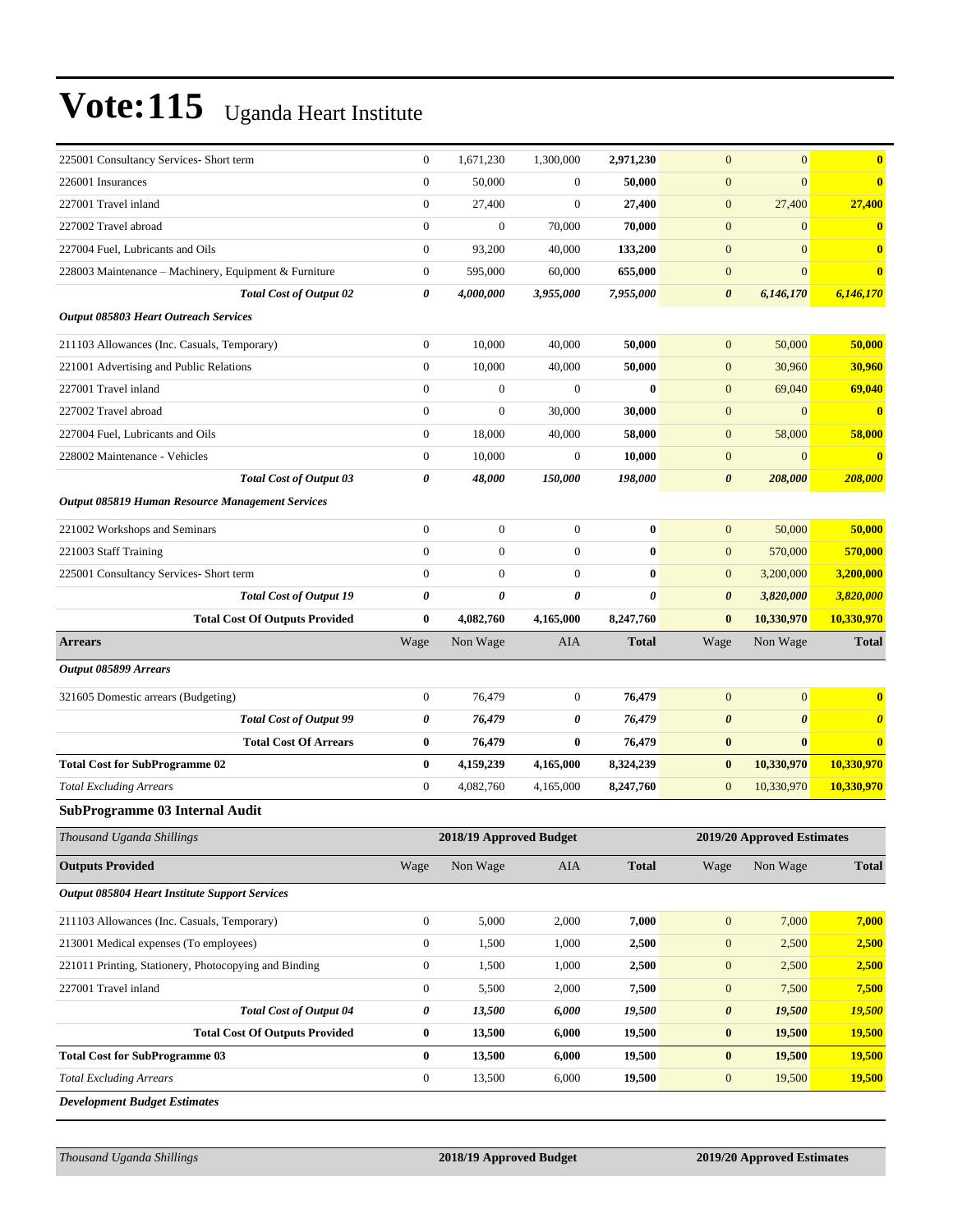| <b>Total Cost for Project: 1121</b> | .500.000 |  | +500,000  | 4,500,000 |  |
|-------------------------------------|----------|--|-----------|-----------|--|
| <b>Total Excluding Arrears</b>      | .500.000 |  | 1.500.000 | .500,000  |  |

| Thousand Uganda Shillings           |                | 2018/19 Approved Budget | 2019/20 Approved Estimates |              |            |                      |              |
|-------------------------------------|----------------|-------------------------|----------------------------|--------------|------------|----------------------|--------------|
|                                     |                |                         |                            |              |            |                      |              |
| <b>Total Cost for Project: 1526</b> | 0              | $\mathbf{0}$            | $\theta$                   | $\bf{0}$     | 150,000    | $\overline{0}$       | 150,000      |
| <b>Total Excluding Arrears</b>      | $\overline{0}$ | $\mathbf{0}$            | 0                          | $\bf{0}$     | 150,000    | $\mathbf{0}$         | 150,000      |
|                                     | GoU            | <b>External Fin</b>     | <b>AIA</b>                 | <b>Total</b> | GoU        | <b>External Fin</b>  | <b>Total</b> |
| <b>Total Cost for Programme 58</b>  | 13,573,592     | $\bf{0}$                | 6,000,000                  | 19,573,592   | 24,707,158 | $\bf{0}$             | 24,707,158   |
| <b>Total Excluding Arrears</b>      | 13.497.114     | $\mathbf{0}$            | 6,000,000                  | 19.497.114   | 24,707,158 | $\overline{0}$       | 24,707,158   |
|                                     | GoU            | <b>External Fin</b>     | <b>AIA</b>                 | <b>Total</b> | GoU        | <b>External Fin.</b> | <b>Total</b> |
| <b>Grand Total for Vote 115</b>     | 13,573,592     | $\bf{0}$                | 6.000.000                  | 19,573,592   | 24,707,158 | $\bf{0}$             | 24,707,158   |
| <b>Total Excluding Arrears</b>      | 13,497,114     | $\mathbf{0}$            | 6.000,000                  | 19,497,114   | 24,707,158 | $\mathbf{0}$         | 24,707,158   |